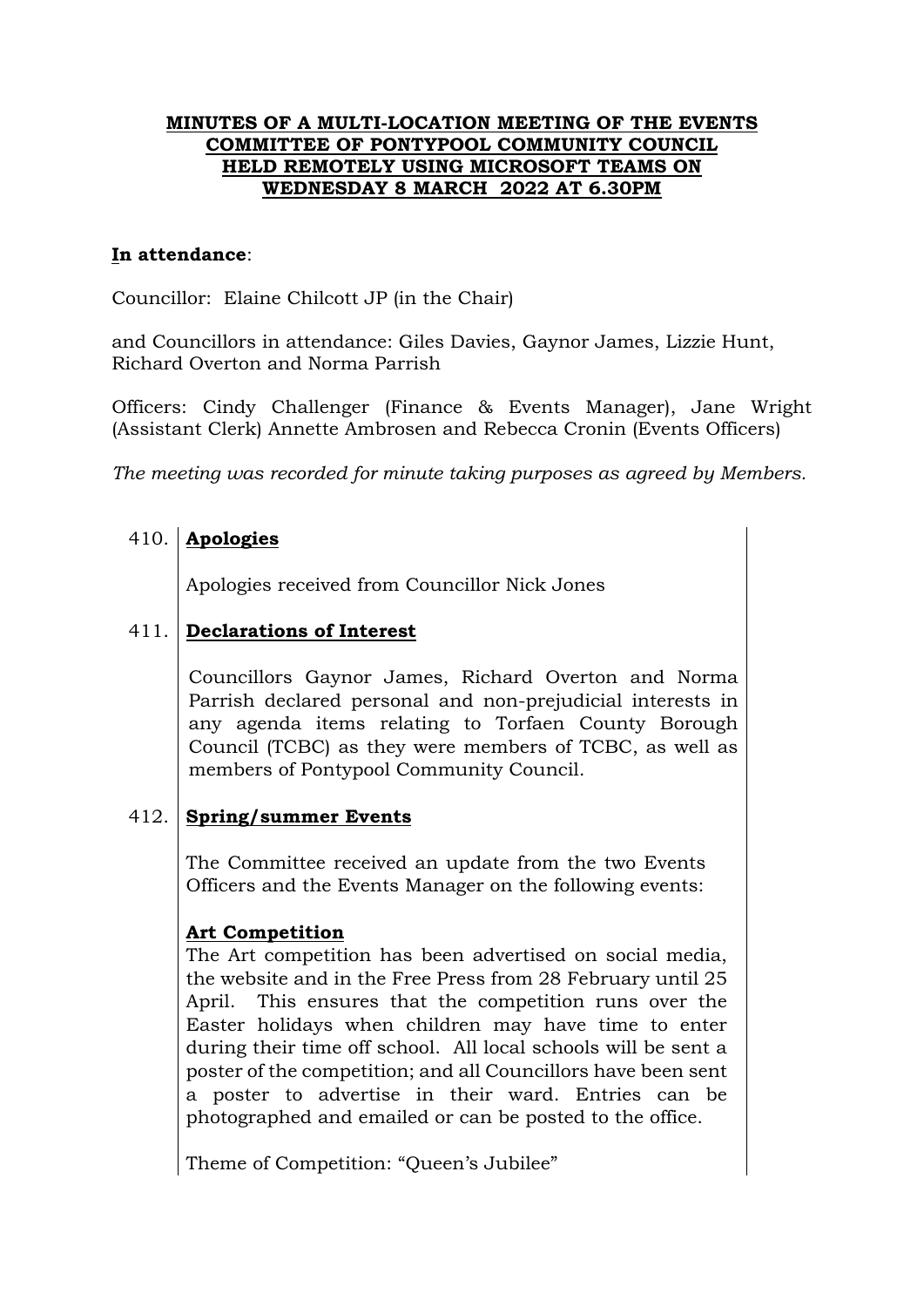There will be an Adult and a Junior category (up to age 17) The prizes are to be vouchers of the winners' choice  $-1$ <sup>st</sup> £60,  $2^{nd}$  - £40 and  $3^{rd}$  - £30.

## **Environmental quiz**

The last time the Environmental Quiz took place was in 2019 and the winning school at that time was Padre Pio who have agreed to host the 2022 quiz (winning school normally hosts the following year) and have given 2 possible dates Wednesday 15 June or Monday 20 June. The Committee unanimously agreed with Monday 20 June to avoid the quiz clashing with Wednesday night meetings. It was clarified that the quiz takes place after school hours.

# **Poetry Competition**

Mrs Gwynne Carnell been contacted by the Events Officer, and she proposed a choice of 6 themes for the Committee to decide on for this year's poetry competition which are as follows:

- Building bridges
- A river runs through
- Treasure trove
- Independence
- Imagine
- Reunions

Members felt that as this year was the Queen's Platinum Jubilee and this event was unlikely to happen again for centuries it was proposed that this be the theme for 2022. In view of all COVID 19 restrictions being removed by the end of the month it was agreed that the venue be Pontypool Museum on Thursday 7 July (preferably the courtyard if the weather is nice)

## **Photography Competition**

It was agreed that this be placed as an item on the Events agenda late summer for consideration.

# **Garden Competition**

The Chair explained that the garden competition would take place in July of this year and that the judging would take place over a few days as the judges and staff had found it very difficult to judge in one day. Member(s) asked if a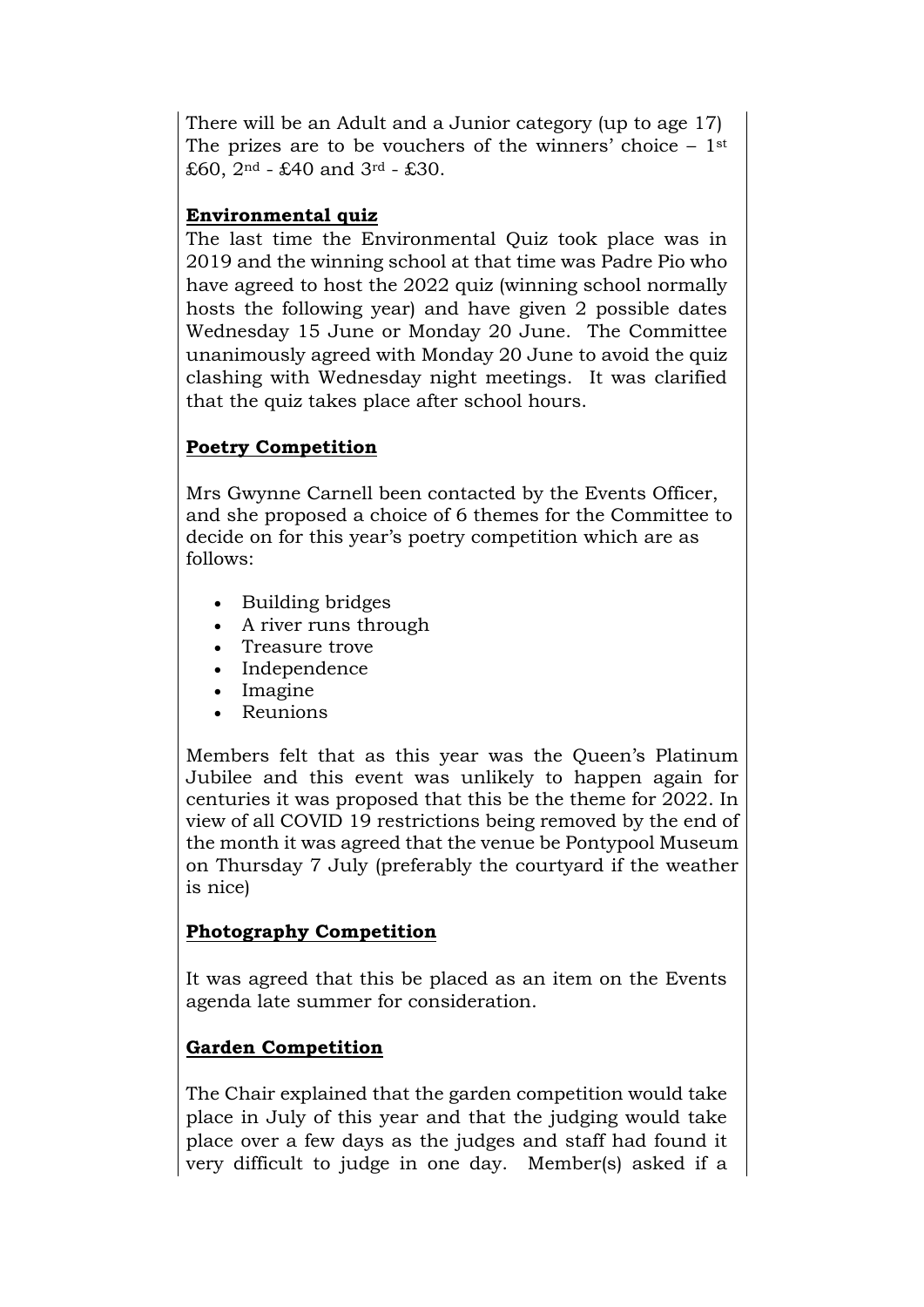junior category could be put in again this year i.e. tallest sunflower etc as well as the largest vegetable category to encourage allotment members to participate as well as home gardeners. This was unanimously agreed.

A discussion took place regarding adapting the event in the future to take the shape of a horticultural show where a hall could be hired; with people bringing their entries to the hall to be judged. Members liked this suggestion but agreed that this would have to be discussed/decided at a future events committee.

**RECOMMENDED\*:** that the information and proposals outlined by the Committee in relation to the above events be approved and acted upon.

### 413. **Eisteddfod 2022**

The Committee received a comprehensive report from Events Officer Mrs AA. Pontypool Acting Living Centre sports hall and multi-function room have now been booked for Tuesday and Wednesday 24 and 25 May. The set pieces had been chosen and sent out to all schools via e-mail. Eight schools have stated that they are participating, another school is pending. Schools had been informed that if they wish to enter the Art Competition the theme will be the Queen's Jubilee

A discussion took place regarding purchasing vouchers for individual and group winners. Several members stated that vouchers should be purchased that would benefit local shops. It was agreed that Love to Shop vouchers be purchased as these offer the choice to use several shops located in the Torfaen/Pontypool area.

Reference was made to the budget particularly in reference to transport costs with the expected fuel prices increasing in the coming weeks. The Events Officer explained that quotes had been received from Jenson's Travel, Phil Anslow, Balan Sports and Paul's Pianos and purchase orders had now been placed for the prices quoted by them. The Officer stated that she is currently waiting on the booking confirmation and invoice from Pontypool Active Living Centre as well as quotes for providing a buffet over the two days; these would be the last of the large expenses she was waiting for. A member asked if there was the possibility of the budget being exceeded; the officer explained that she was working to be within the £9,000 budget.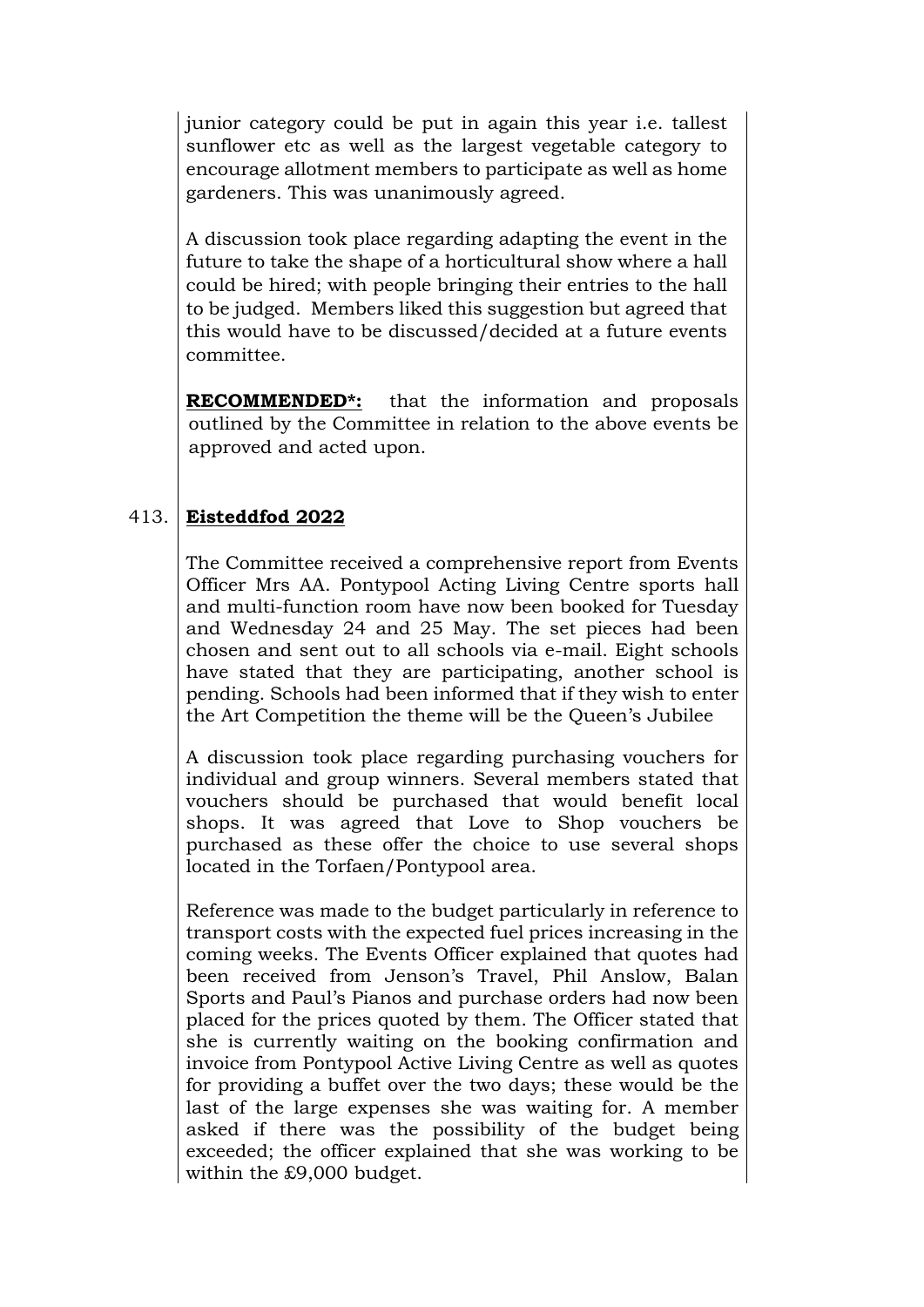**RECOMMENDED**: that the Committee note the updated information.

### 414. **Party in the Park**

Members received a comprehensive updated report on Party in the Park. The F & E Manager informed the meeting that Mr Mike Bendell, Event Safety Manager of Vibe Creative LTD who was responsible for the Health and Safety for the event in 2019 had been contacted to provide a quote for this year. He had indicated a quote of £4950 but this did not include the hire of walkie talkie costs and other unforeseen costs [total budget for this service £6000]. She stated that Mr Bendell was coming into the office prior to the Party in the Park working meeting on 15 March at 2.00 pm to discuss further with her. Members felt that it was imperative for the Community Council to have this service.

The Committee was asked to review and consider any changes to the existing stallholder application form. It was agreed that the dates be changed to reflect the 2022 dates and that the Pontypool Community Council logo is made bigger as it is very small on the form. The Events Manager informed the meeting that where non-profit making organisations are charged £15.00 for a space she asked if craft stalls could be charged £20.00, the Committee unanimously agreed with this.

## **RECOMMENDED\***:

(i) that the report be noted and recommendations listed in the report be considered and approved for the event.

(ii) that the existing stallholder form be amended as outlined above.

#### 415. **Platinum Jubilee**

The Committee discussed ways to celebrate the Platinum Jubilee. The Council had already agreed to plant trees in aid of the Jubilee and that Beacons would be lit on 2nd June around Torfaen (at the Folly in Pontypool).

A member suggested decorating the Council window to celebrate the event. The Assistant Clerk suggested that Pontypool Youth be asked to organise this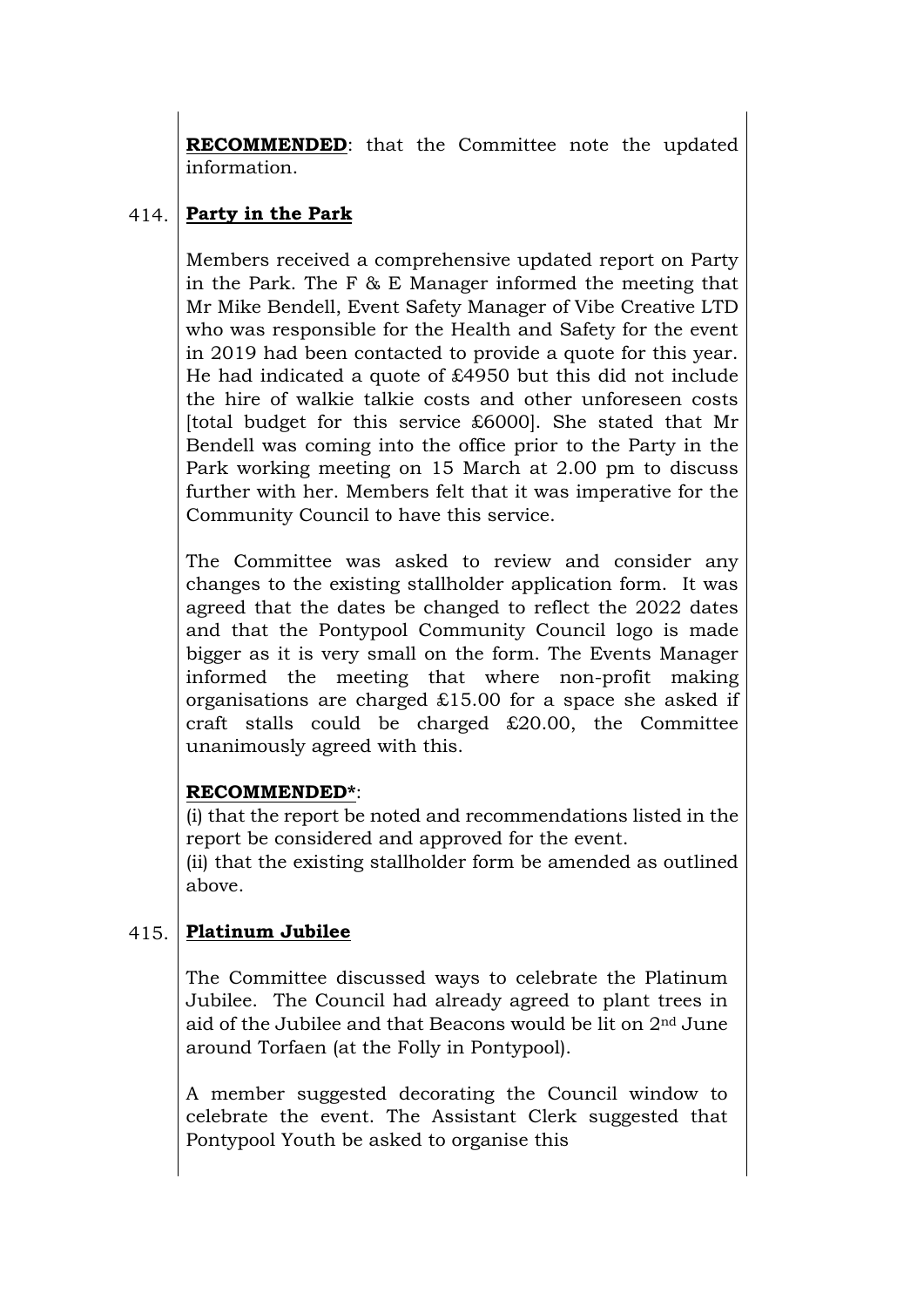A member suggested holding a best dressed Jubilee window competition for the shops in Pontypool town with prizes as follows:  $1^{st}$  - £100,  $2^{nd}$  - £60,  $3^{rd}$  - £40 with vouchers of winners' choice. The Finance & Events Manager stated that the prize money could be taken from the additional Events budget.

The Chair of Council suggested that the Chair (at the time of the Jubilee) be photographed in the chamber signing a document that commemorates the Jubilee and that this can then be framed and hung in the Chamber. All members unanimously agreed with the

**RECOMMENDED\*:** (i) that Pontypool Youth be asked to decorate the Council Chamber window.

(ii) that a best dressed window competition be held for the shops in Pontypool town with prize money being awarded as stated above.

Signed by the Chair ………………………………………………….

\*This is a recommendation to the Council. The Council will make the final decision at a future meeting.